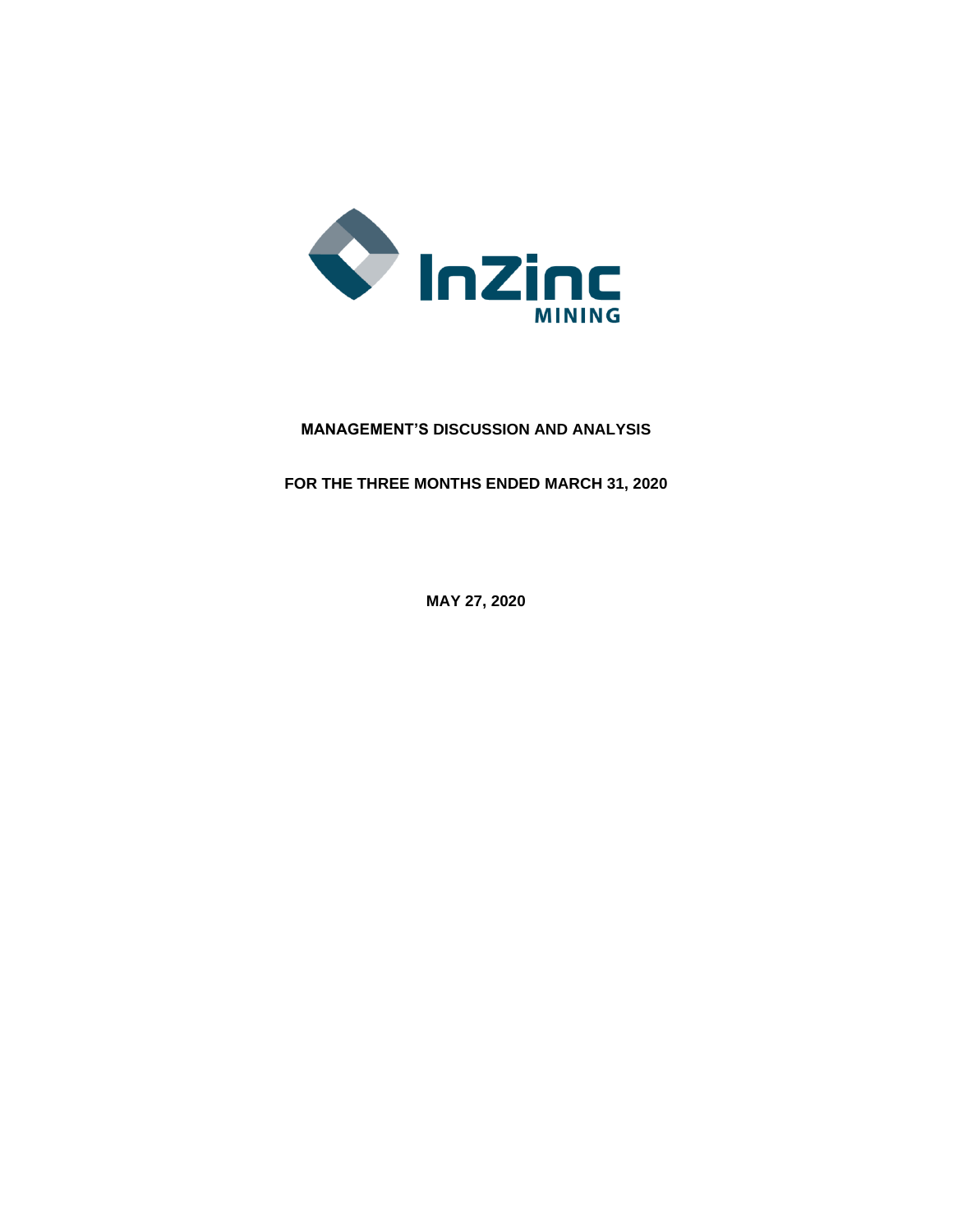### **Description of Management's Discussion and Analysis**

The purpose of this Management's Discussion and Analysis ("MD&A") is to explain management's point of view regarding the past performance and future outlook of InZinc Mining Ltd. (the "Company"). This report also provides information to improve the reader's understanding of the condensed interim consolidated financial statements and related notes for the three months ended March 31, 2020 as well as important trends and risks affecting the Company's financial performance, and should therefore be read in conjunction with the audited consolidated financial statements of the Company for the year ended December 31, 2019. Those financial statements are prepared in accordance with International Financial Reporting Standards ("IFRS") as issued by the International Accounting Standards Board. All amounts in the financial statements and in this MD&A are expressed in Canadian dollars, unless otherwise indicated. The following discussion is dated and current as of May 27, 2020. This MD&A contains forward-looking information and statements which are based on the conclusions of management. The forward-looking information and statements are only made as of the date of this MD&A.

The Company's certifying officers, based on their knowledge, having exercised reasonable diligence, are also responsible to ensure that these filings do not contain any untrue statement of a material fact or omit to state a material fact required to be stated or that is necessary to make a statement not misleading in light of the circumstances under which it was made, with respect to the period covered by these filings, and these financial statements together with the other financial information included in these filings. The Board of Directors approves the financial statements and MD&A and ensures that management has discharged its financial responsibilities. The Board's review is accomplished principally through the Audit Committee, which meets periodically to review all financial reports, prior to filing.

Additional information on the Company is available on SEDAR and at the Company's website, www.inzincmining.com.

#### **Forward-Looking Statements**

Certain disclosures contained in this MD&A may constitute forward-looking information. This is information regarding possible events, conditions or results of operations of the Company that is based upon assumptions about future economic conditions and courses of action which is inherently uncertain. All information other than statements of historical fact may be forward-looking information.

Forward-looking information is subject to a variety of risks and uncertainties which could cause actual events or results to differ from those reflected in the forward-looking statements, including, without limitation, risks and uncertainties relating to the interpretation of drill results and the estimation of mineral resources, the geology, grade and continuity of mineral deposits; the outbreak of an epidemic or a pandemic, including the recent outbreak of the novel coronavirus (COVID-19), or other health crisis and the related global health emergency affecting workforce health and wellbeing; and the possibility that future exploration and development results will not be consistent with the Company's expectations. Some other risks and factors which could cause results to differ materially from those expressed in the forward-looking information contained in this MD&A are described under the heading "Risks and Uncertainties".

Readers are cautioned that any such listings of risks are not, and in fact cannot be, complete. Although the Company has attempted to identify important factors that could cause actual events and results to differ materially from those described in the forward-looking information, there may be other factors that cause events or results to differ from those intended, anticipated or estimated. The Company believes the expectations reflected in the forward-looking information are reasonable but no assurance can be given that these expectations will prove to be correct and readers are cautioned not to place undue reliance on forward-looking information contained in this MD&A.

The forward-looking information contained in this MD&A is provided as of the date hereof and the Company undertakes no obligation to update publicly or revise any forward-looking information, whether as a result of new information, future events or otherwise, except as otherwise required by law. All of the forward-looking information contained in this MD&A is expressly qualified by this cautionary statement.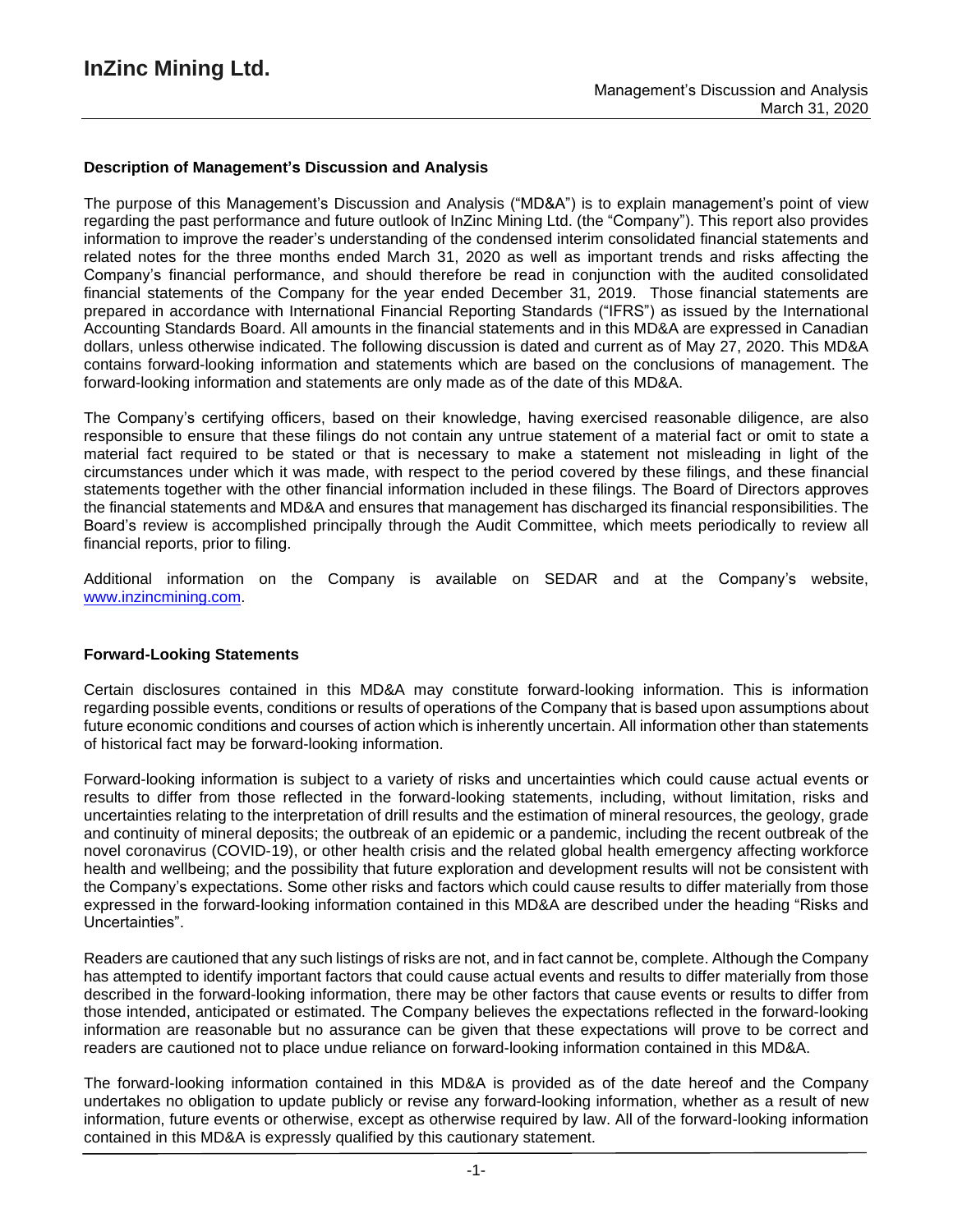### **Description of Business**

The Company is incorporated under the Canada Business Corporations Act and is listed on the TSX Venture Exchange ("TSX-V") under the trading symbol IZN. It was renamed from Lithic Resources Ltd. on February 18, 2014. The principal business of the Company is the acquisition, exploration and development of mineral properties ("exploration and evaluation assets"), either solely or through joint ventures and options.

To date the Company has not generated any revenues.

### **Discussion of Operations**

The Company currently holds three active mineral properties at varying stages of exploration and advancement. The Company's West Desert Zinc Property (100% interest) ("West Desert"), formerly known as the Crypto Zinc Property, is located in western Utah and the early stage Indy Zinc Property (100% option) ("Indy") is located in central British Columbia. Both properties are well located for potential development with proximal access to power, roads and rail infrastructure. In 2018, the Company staked claims comprising the PX property (100% interest) ("PX"), located near West Desert. In addition to exploring its existing properties, the Company is engaged in a continuing review of other properties and projects for possible acquisition.

In 2014, the Company announced the results of a positive Preliminary Economic Assessment ("PEA") on the Company's West Desert ("WD") deposit located approximately 160 km south west of Salt Lake City, Utah. The PEA, based on conventional bulk underground mining and processing, estimated an after-tax NPV (8%) of US\$258 million and IRR of 23% over a 15-year mine life assuming base case long term metal prices (*US\$; zinc = \$1 /lb, copper =* \$3/lb, iron = \$105/t, indium = \$600/kg, silver = \$21/oz, gold = \$1,300/oz). The 2014 PEA outlined an indicated resource of 13.0 million tonnes grading 2.16% zinc, 0.23% copper, 33 g/t indium and 48% magnetite, plus an inferred resource of 46.0 million tonnes grading 1.76% zinc, 0.22% copper, 24 g/t indium and 48% magnetite. The 2014 PEA highlighted continued exploration as an integral part of further work leading to a Prefeasibility Study at West Desert.

For additional information on the West Desert PEA please refer to the Company's press release dated April 1, 2014 and the Company's report entitled "Technical Report on the West Desert Zinc-Copper-Indium-Magnetite Project, Preliminary Economic Assessment, Juab County, Utah" at [www.inzincmining.com](http://www.inzincmining.com/) or [www.sedar.com.](http://www.sedar.com/)

Indy is located approximately 100 km southeast of the city of Prince George, the major hub for transportation and heavy industry in central BC. The property consists of approximately 11,000 hectares covering a 25 km strike of Cambrian to Mississippian aged sedimentary rock formations prospective for sedimentary hosted zinc deposits.

West Desert, Indy, and PX are at the exploration stage and have not generated any revenues. At March 31, 2020, the Company had not yet achieved profitable operations and has a deficit of \$9,327,385 (December 31, 2019 - \$9,309,315).

Since the Company's properties are at the exploration stage, it does not have operations or operating results in the conventional use of the terms. The Company's financial success will ultimately be dependent upon finding economically recoverable mineral reserves, confirmation of its interest in those reserves and its ability to obtain the necessary financing to profitably produce those reserves. Further information on the Company's properties can be found on the Company's website at www.inzincmining.com.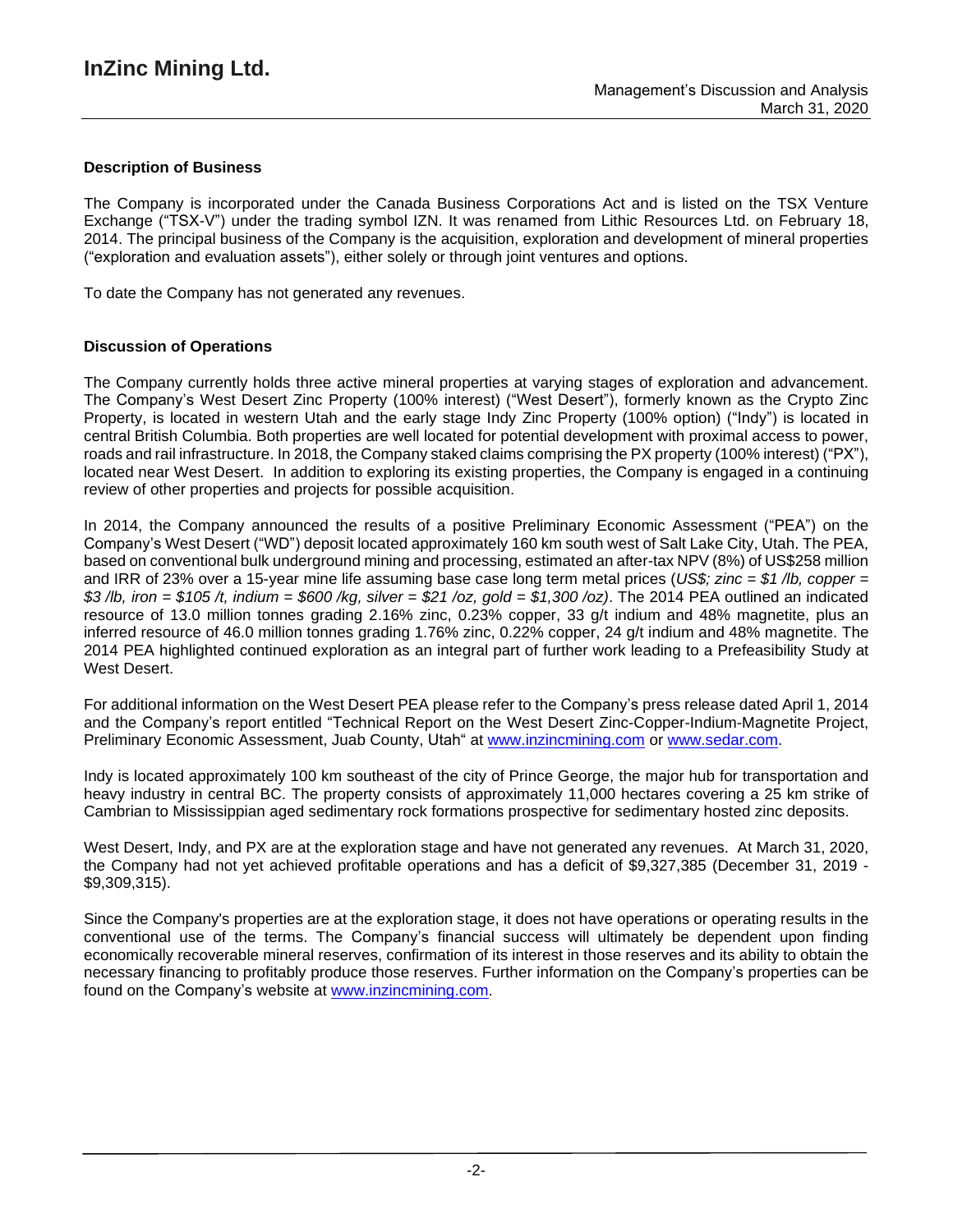### **Mineral Properties**

### West Desert

West Desert (100%), located in northwestern Utah, is an advanced stage zinc-copper-indium-iron deposit which is open for expansion. A Preliminary Economic Assessment (PEA) completed in 2014 returned positive results and concluded that resource additions, particularly in shallower areas, could further improve the economics of the project. In 2018, drilling discovered new mineralization to the immediate west of the WD deposit including intersections of 15.4 m grading 6.3% Zn, 0.1% Cu, 67 g/t In and 6.8 m grading 16.5% Zn, 0.3% Cu, 60 g/t In,14 g/t Ag. Additional drilling is required to delineate this important new mineralization.

In May of 2005, the Company signed an agreement to purchase a 100% interest in the Property from EuroZinc Mining Corporation ("EuroZinc") in exchange for 1,500,000 shares and \$25,000 in cash. Certain claims comprising the Property are subject to a 1.5% net smelter returns royalty ("NSR") and a future cash payment (\$1,000,000 upon completion of financing necessary for production) currently held by Osisko Gold Royalties Ltd. (formerly Vaaldiam Mining Ltd). Since the 2005 acquisition from EuroZinc, the Company has acquired, either wholly or in part, several additional claims.

West Desert comprises 4,258 acres and is located about 160 km southwest of Salt Lake City. Early mining activity includes the historic Fish Springs Mining District from which recorded production of 2,700,000 oz of silver occurred from the late 19th century through the mid-1950's. These high-grade silver-lead replacement deposits produced about 20,300 tons grading 128 ounces silver per ton (4,389 gpt) and 44% lead. To the west of these workings, the larger WD deposit was discovered in the 1960's and was originally explored for its iron potential. Drilling campaigns in the 1980's, 1990's and by the Company in 2007 - 2008 subsequently outlined the large zinc resources currently hosted in the WD deposit. The property is crossed by a power-line, is easily accessible by road and has railheads within 90 km.

The WD deposit is a significant carbonate replacement deposit, similar in many respects to the deposits comprising the world class Bingham, Park City and Tintic mining districts located some 130 km to the east. Zinc mineralization at West Desert is concentrated in two contiguous zones, known as the Main and Deep (CRD) Zones hosted in a sequence of Cambrian to Ordovician carbonate rocks cut by a quartz monzonite intrusive of Late Eocene age. The Main zone is generally oxidized to a maximum depth of about 250 m. The general distribution of mineralization on the West Desert property shows zoning similar to that in typical porphyry/CRD systems, with an inner zone of molybdenum-rich mineralization grading outwards through copper and zinc, then lead, silver and manganese with increasing distance from the intrusive.

From 2006 to 2010, the Company completed geophysical surveys, metallurgical studies and over 10,000 m of diamond drilling. In September 2010 the Company completed a PEA of the West Desert project. In 2014, the Company completed a revised PEA of the West Desert project which supersedes all earlier reports.

#### *Highlights of 2014 PEA*

- After-tax NPV (8%) of US\$258 million, IRR of 23% and payback of 3.7 years assuming base case long term metal prices (US\$; zinc = \$1 /b, copper = \$3 /b, iron = \$105 /t, indium = \$600 /kg, silver = \$21 /oz, *gold = \$1,300 /oz)*
- conventional bulk underground mining of sulphide resources
- 2.37 million tonnes per year mined over a 14.8-year mine life
- conventional processing to produce three clean concentrates
- zinc recoveries of 92% into a concentrate grading 55% zinc and containing high levels of indium
- copper recoveries of 74% into a concentrate grading 29% copper with payable levels of silver and gold
- average annual production of 107.9 million lbs zinc, 9.9 million lbs copper and 1.0 million tonnes iron concentrate (magnetite)
- initial and life-of-mine capex of US\$247.4 million and US\$388.9 million, respectively
- good potential for resource expansion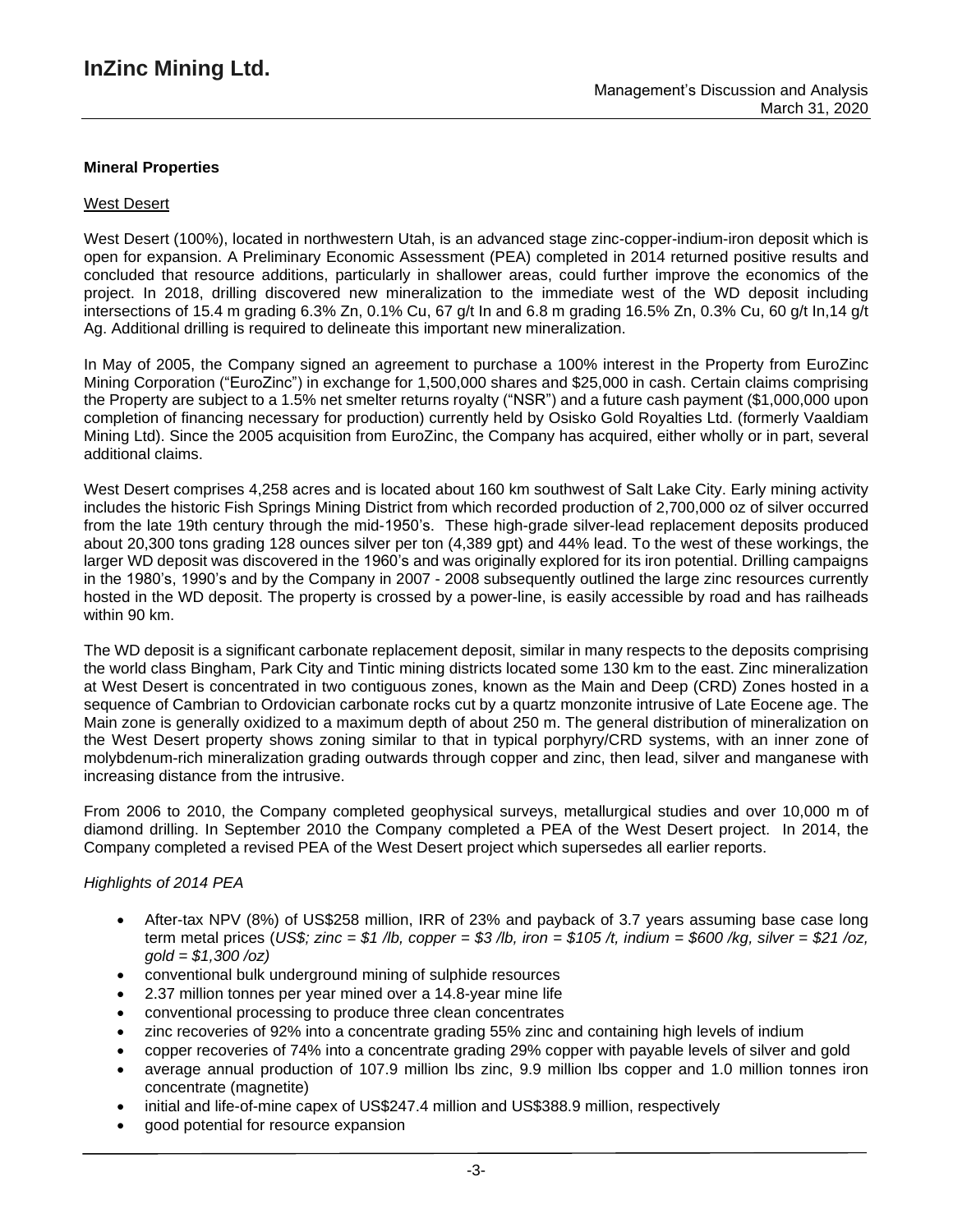### West Desert (cont'd…)

For additional information on the West Desert PEA please refer to the Company's press release dated April 1, 2014 and the Company's report entitled "Technical Report on the West Desert Zinc-Copper-Indium-Magnetite Project, Preliminary Economic Assessment, Juab County, Utah" at [www.inzincmining.com](http://www.inzincmining.com/) or [www.sedar.com.](http://www.sedar.com/)

Note: The PEA is considered preliminary in nature. It includes Inferred mineral resources that are considered too *speculative to have the economic considerations applied that would enable classification as mineral reserves. There* is no certainty that the conclusions within the PEA will be realized. Mineral resources that are not mineral reserves *do not have demonstrated economic viability.*

### *2018 Programs*

In April 2018, the Company commenced diamond drilling. Geophysical surveys, completed in January 2018, supported target selection and corresponding drill hole locations over the exploration area.

On June 6, 2018 and August 27, 2018, the Company reported results of the drill program. The Company completed five deep holes totaling 3,279 m which focused on exploration and expansion of the large zinc resources outlined in the West Desert PEA.

### *Highlights of the 2018 Drill Program*

- Drill hole WD18-01, drilled west of the existing deposit, intersected a thick interval of 15.4 m of 6.3% Zn, 0.1% Cu and 67 g/t In at 340 m below surface and approximately 60 m west of the known boundary of the existing sulphide resources.
- WD18-05, drilled below WD18-01, intersected shallow, high grade sulphide mineralization over 6.8 m averaging 16.5% Zn, 0.3% Cu, 60 g/t In and 14 g/t Ag at a downhole depth of 142 m. The hole was drilled to the west of existing sulphide resources.
- WD18-02, drilled to the east of the existing resources and 400 m to the east of WD18-01, intersected multiple, narrow high grade zones including 1.5 m of 11.6% Zn, 0.1% Cu, 4 g/t In and 53 g/t Ag and established the eastward expansion potential of the CRD (Deep) zone by 175 m to the east.
- WD18-03, drilled 1.27 km to the east of WD18-01, intersected high grade silver mineralization 320 m beneath the historic Utah silver mine with a narrow intercept of 0.3 m of 1,402 g/t Ag, 1.2g/t Au and 44.5% Pb.
- WD18-04, drilled 120 m to the west of WD18-01, intersected 1.8 m of 8.6% Zn and 339  $\alpha/t$  In at 206.7 m downhole in a thick oxidized interval suggestive of deeper sulphide mineralization below.

The Company has received the necessary permits to complete an additional phase of drilling which is designed target the thicker higher grade western expansion potential discovered in the 2018 program.

#### *2020 Expenditure Requirements*

An estimated total of US\$33,000 is required in 2020 to keep the claims and leases comprising West Desert in good standing.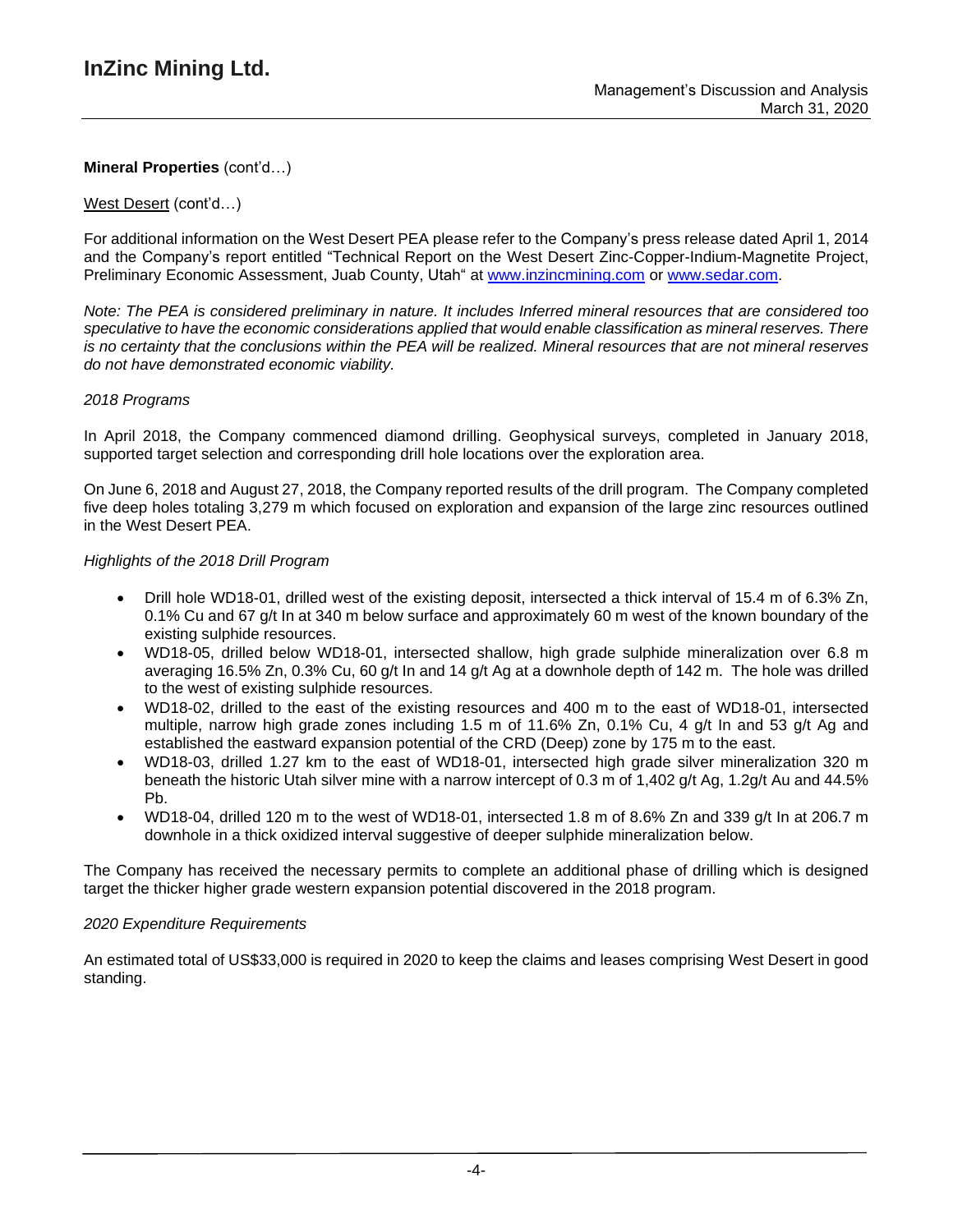## Indy

The Indy Sedex exploration project, located in central British Columbia, covers a 25 km strike length (11,000 Ha) of Cambrian to Mississippian aged sedimentary rocks with district scale discovery potential for Sedimentary Exhalative (Sedex) type deposits. Sedex deposits are rare, formed in clusters and only in certain sequences of sedimentary rocks in specific geologic periods. They represent some of the largest known zinc deposits in the world. In western North America, the best located Sedex deposits have now been depleted.

In 2018, an initial drill program discovered Sedex-type mineralization at one of four large areas of strongly anomalous soil geochemistry on the project. In 2019, to further evaluate this expansive property and prioritize the numerous areas of interest, the Company completed extensive soil geochemical sampling and mapping programs. Over 5 km of un-tested multi-element soil geochemical anomalies and associated pathfinder elements typical of Sedex type deposits are now defined.

Indy is located approximately 100 km southeast of the city of Prince George, British Columbia. The property is 85 km south of the CNR transcontinental railway and 65 km south of the Yellowhead highway at elevations ranging from 950 m to 1300 m. The property is accessed by well-maintained Forest Service roads.

On October 17, 2016, subsequently amended April 2, 2020, the Company entered into an option agreement to acquire a 100% interest in Indy from Pac Shield Resources Inc. ("PSR"), a private British Columbia company. Pursuant to the agreement with PSR, the Company has the option to earn a 100% interest over a five year period by making staged cash payments totaling \$315,000 (\$105,000 paid to date), issuing an aggregate of 2,100,000 shares (1,100,000 issued to date) and completing work commitments of \$2,600,000 (first, second, third, and fourth year work commitments totalling \$950,000 have been completed). In addition, a \$500,000 cash payment and the issuance of 500,000 shares of the Company will be made to PSR if the Company files a technical report establishing a 500,000,000 pound zinc resource on the property. A further \$500,000 cash payment will be made to PSR should the Company file a technical report establishing a 750,000,000 pound zinc resource on the property. The property is subject to a 1.0% NSR held by PSR (the "PSR NSR") and a 1.5% NSR held by Kerry Curtis, a director, Chairman of the Board and former interim Chief Executive Officer of the Company, and a director and the controlling shareholder of PSR. On exercise of the option and prior to completion of a feasibility study on the property, the Company has the right to purchase the PSR NSR for \$1,500,000.

### *Previous Activity*

Kennco staked the area in 1981 and between 1980 and 1982 located several zinc-lead-silver geochemical anomalies over a 6.5 km trend. Four short diamond drill holes on two selected geochemical targets were completed.

In 1988, Cominco optioned the property from Kennco and completed soil geochemistry programs outlining a fourth anomaly on the property. Five shallow, wide-spaced diamond drill holes drilled by Cominco in 1989 targeted a portion of a high contrast soil anomaly (Anomaly B). All five holes intersected mineralization at estimated vertical depths less than 100 m over a 450 m long trend. Drill intersections ranged from 1.5 m to 19.7 m, grading from 1.9% to 8.9% zinc, 1.0 g/t to 55.6 g/t silver and 0.04% to 2.4% lead. True widths of these intersections are not known and in some cases core recoveries were less than 50%.

Cominco returned the property to Kennco post 1991, after which only minor activities are recorded.

### *InZinc Programs*

In 2017, the Company completed initial soil geochemical surveys, geological mapping and prospecting in the Anomaly B and C areas.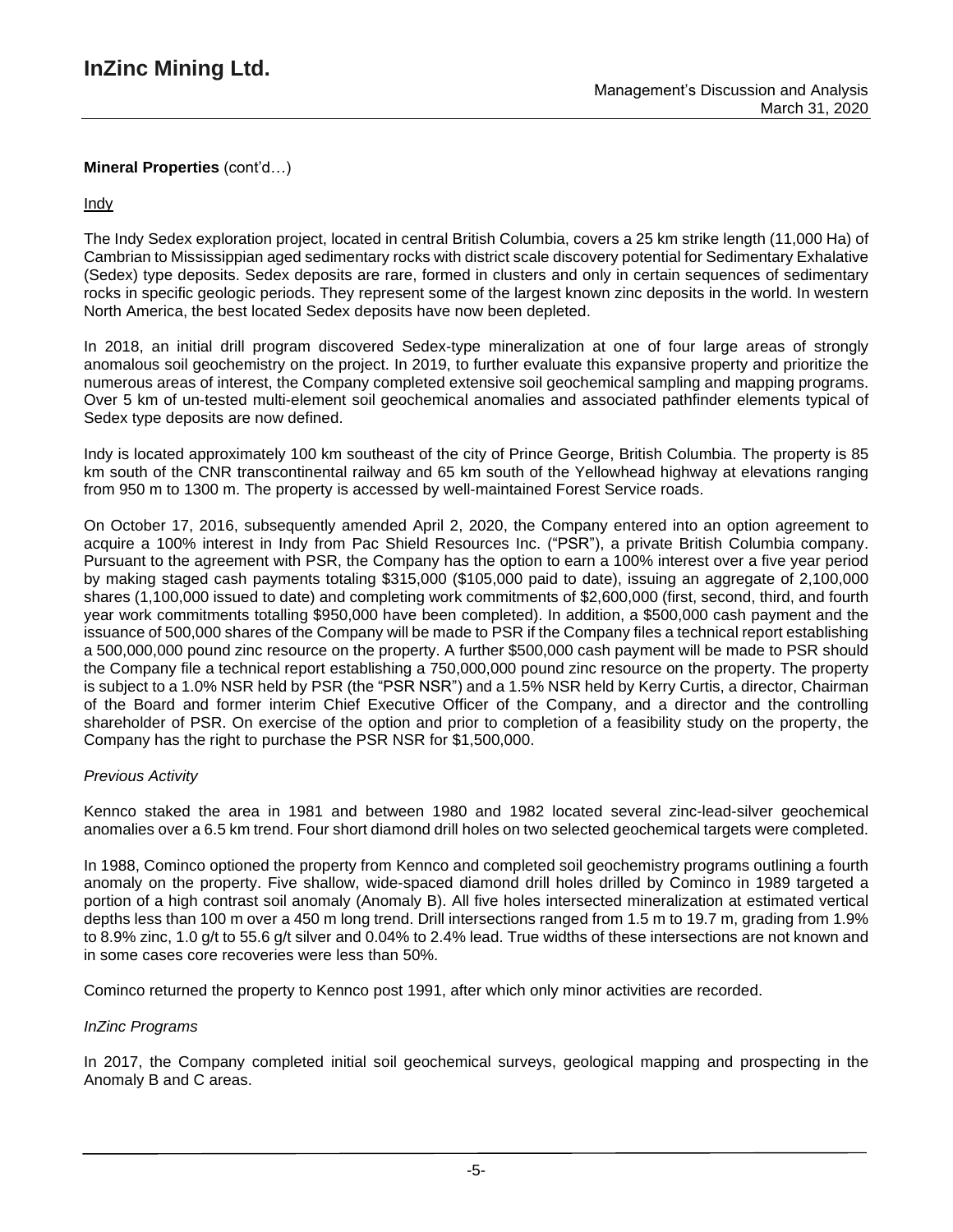Indy (cont'd…)

*InZinc Programs* (cont'd…)

Additional geochemical surveys were completed in mid-August 2018, prior to an initial diamond drill program (1270 m in eleven drill holes) which was completed in September 2018. The program focused on testing anomalous soil geochemistry with shallow drill holes located in the southern portion of Anomaly B.

In November 2018, the company announced the discovery of shallow, high grade zinc sulphide mineralization in drill hole IB18-009 at the B-9 zone. Significant drill intersections from the 2018 drill program include:

### **B-9 Zone 2018 Drilling – Selected Highlights**

- $\bullet$  12.33% Zn, 2.98% Pb, 24.46 g/t Ag over 6.29 m at 60 m below surface in hole IB18-009
- 5.76% Zn, 0.48% Pb, 3.41 g/t Ag over 6.73 m at 56 m below surface in hole IB18-008
- 4.49% Zn, 1.13% Pb, 7.32 g/t Ag over 4.28 m at 27 m below surface and
- 2.24% Zn, 0.83% Pb, 5.23 g/t Ag over 5.38 m at 33 m below surface and
- 3.50% Zn, 0.66% Pb, 4.59 g/t Ag over 4.57 m at 37 m below surface in Hole IB18-002
- 9.26% Zn, 2.43% Pb, 17.98 g/t Ag over 3.05 m at 23 m below surface in hole IB18-003\*
- 3.88% Zn, 1.34% Pb, 8.90 g/t Ag over 3.99 m at 29 m below surface in hole IB18-006

Note: Drilled intersections are apparent width only. The intersections in IB18-002 are separated by lost core/no recovery. \*Low core *recoveries.*

The potential extension of the mineralization intersected at the B-9 Zone is supported by multiple, untested, highcontrast soil geochemical trends which extend to the west, north and south of the area currently drilled. Depth potential of the B-9 mineralization also remains to be tested.

In late 2018, the Company increased its claim holdings to encompass an additional zinc-in-soil geochemical anomaly, called the Action anomaly. The Action anomaly was discovered by Noranda Exploration in 1989, returning high contrast zinc-in-soil geochemical samples over a trend of 800 m.

#### *2019 Programs*

From mid-June until late-August, extensive soil geochemical surveys (1,194 soils) to further outline, extend and prioritize the various anomalies were completed. Additional work included mapping and prospecting programs on priority targets. The results of these programs were announced in late September 2019. Highlights included the definition of a large new Sedex target called the Delta Horizon. The new target is located 5 km northwest of the B-9 Zone.

#### *2019 Program Summary - Large Exploration Targets*

- **Delta Horizon:** 659 B-horizon soil samples outline a 1.5 km long high contrast, multi-element geochemical anomaly defined by distinctive Sedex pathfinder elements and rock exposures.
- **Anomaly B:** 379 soil samples extended and defined the geochemical trends associated with the 2018 Sedex discovery area (B-9 Zone). Multiple, parallel Sedex style trends are now defined with an aggregate length of 2 km of which 90% remains untested by drilling.
- **Anomaly C:** expanded the high contrast, untested geochemical anomaly to a 750 m length.
- **Action Zone Reconnaissance:** 750 m length high contrast geochemical anomaly, untested and open for expansion.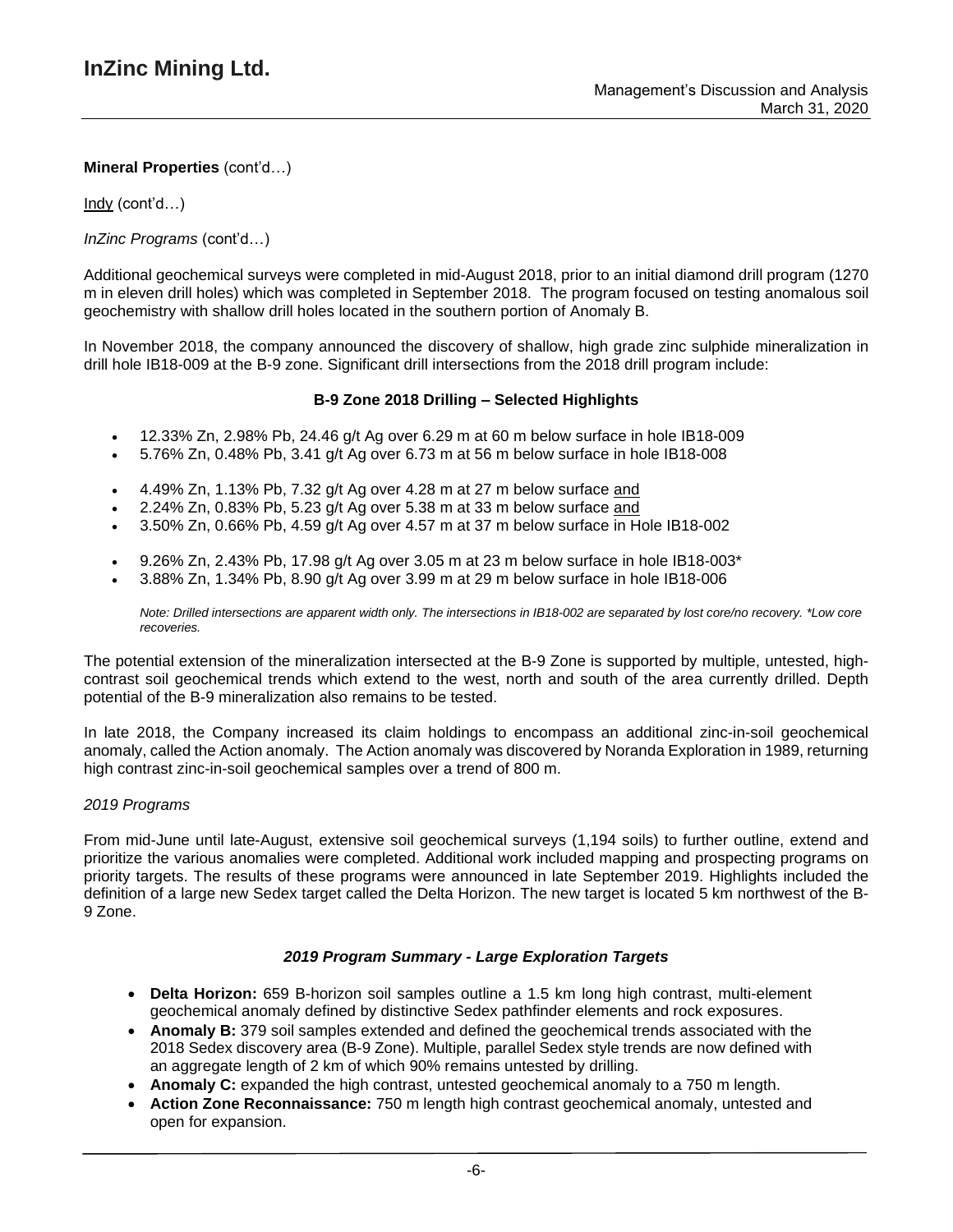Indy (cont'd…)

*2019 Programs* (cont'd…)

The 2019 program identified the distinctive geochemical signatures associated with Sedex deposits, in several potentially stacked horizons over the 7 km long main trend. The aggregate length of geochemical targets on the project now exceeds 5 km.

Exploration activities are permitted and monitored under a Multi-Year Access Bond ("MYAB") with the Government of British Columbia. Exploration expenditures are eligible for the BC Mineral Exploration Tax Credit ("BCMETC"). The Company has received \$220,715 for the BCMETC claims for 2017 – 2018. The BCMETC claim for 2019 is currently being processed.

### *2020 Expenditure Requirements*

Under the terms of the Indy option agreement, additional property expenditures of \$325,000 are required on or before January 29, 2020. These requirements have been met.

### PX

In fiscal year 2018, the Company acquired, via staking, 126 mining claims located in Utah, USA. PX is a grassroots exploration stage project.

### *Programs*

Various geochemical studies were completed in 2018 supporting the concept of a covered intrusive. In addition, an IP orientation survey was completed in late 2018. In September 2019, the tenure was reduced.

#### *2020 Expenditure Requirements*

An estimated total of US\$9,000 is required in 2020 to keep the claims and leases comprising PX in good standing.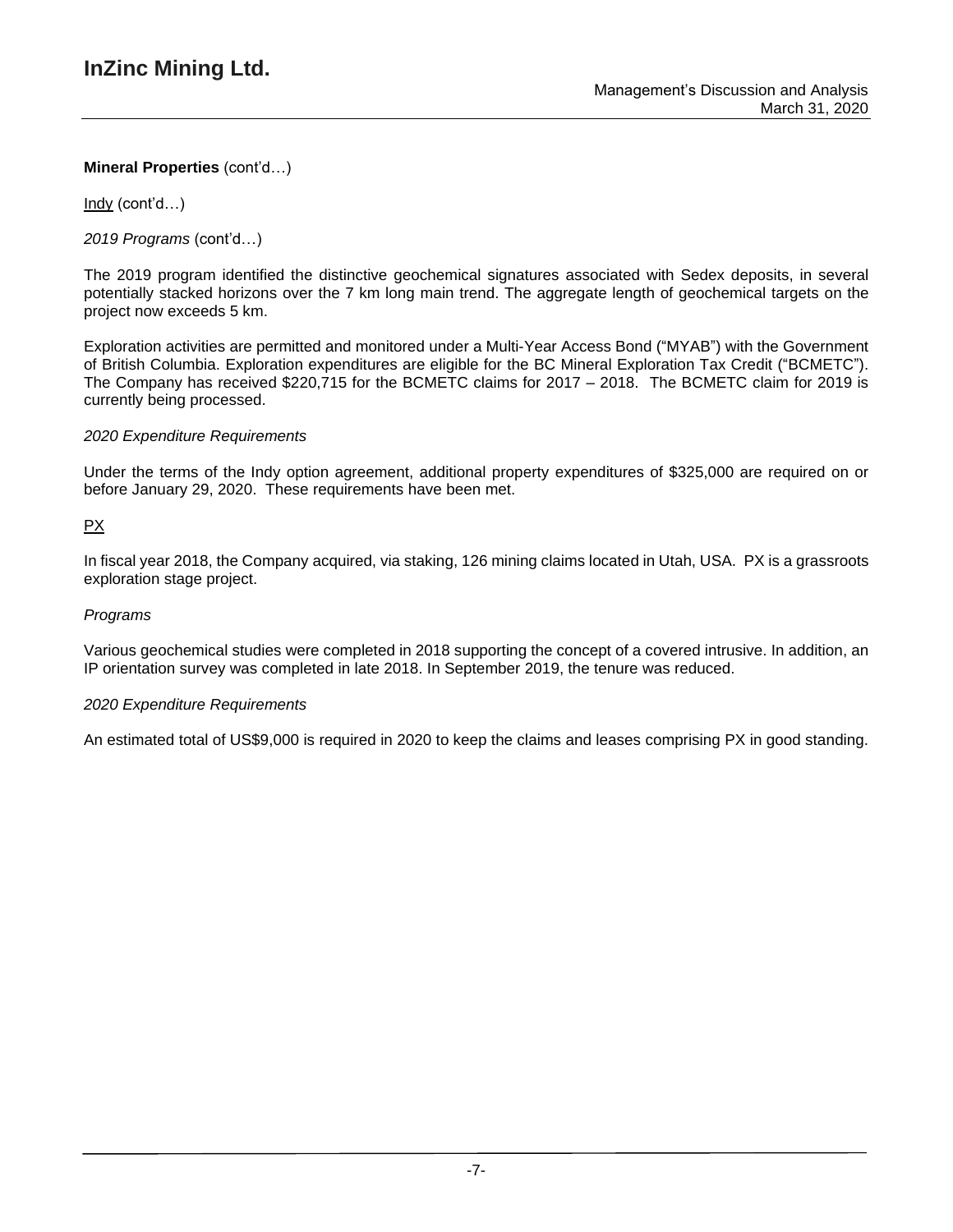### **Summary of Exploration Activities**

The following table represents expenditures incurred on the exploration and evaluation assets during the three months ended March 31, 2020:

|                                                                   | <b>West Desert</b> | <b>PX</b>     | <b>Indy</b>   | <b>Total</b>  |  |
|-------------------------------------------------------------------|--------------------|---------------|---------------|---------------|--|
| <b>Acquisition costs</b>                                          |                    |               |               |               |  |
| Balance, December 31, 2019                                        | \$<br>394,127      | \$<br>35,066  | \$<br>185,763 | \$<br>614,956 |  |
| Additions during the period:                                      |                    |               |               |               |  |
| Cash payments                                                     |                    |               | 25,000        | 25,000        |  |
| Shares issued                                                     |                    |               | 8,000         | 8,000         |  |
|                                                                   |                    |               | 33,000        | 33,000        |  |
| Balance, March 31, 2020                                           | 394,127            | 35,066        | 218,763       | 647,956       |  |
| <b>Deferred exploration costs</b>                                 |                    |               |               |               |  |
| Balance, December 31, 2019                                        | 7,003,002          | 84,689        | 1,049,920     | 8,137,611     |  |
| Additions during the period:                                      |                    |               |               |               |  |
| Analytical                                                        | 222                |               |               | 222           |  |
| Claims maintenance                                                | 201                |               |               | 201           |  |
| Equipment and supplies                                            | 1,093              |               |               | 1,093         |  |
| Personnel                                                         |                    |               | 750           | 750           |  |
| Room and board                                                    | 292                |               | 500           | 792           |  |
|                                                                   | 1,808              |               | 1,250         | 3,058         |  |
| Balance, March 31, 2020                                           | 7,004,810          | 84,689        | 1,051,170     | 8,140,669     |  |
| <b>BCMETC</b><br>Balance, December 31, 2019 and<br>March 31, 2020 |                    |               | (220, 715)    | (220,715)     |  |
| <b>Total, March 31, 2020</b>                                      | \$7,398,937        | 119,755<br>\$ | \$1,049,218   | \$8,567,910   |  |

### **Selected Quarterly Information**

| <b>Quarter Ended</b> | Loss and<br>Revenue<br>comprehensive loss |    | <b>Net loss</b><br>per share (1) |    |        |
|----------------------|-------------------------------------------|----|----------------------------------|----|--------|
| March 31, 2020       | \$<br>Nil                                 |    | (18, 216)                        | \$ | (0.00) |
| December 31, 2019    | \$<br>Nil                                 | \$ | (57, 291)                        | \$ | (0.00) |
| September 30, 2019   | \$<br>Nil                                 | \$ | (52, 530)                        | \$ | (0.00) |
| June 30, 2019        | \$<br>Nil                                 | \$ | (82, 246)                        | \$ | (0.00) |
| March 31, 2019       | \$<br>Nil                                 | \$ | (36, 170)                        | \$ | (0.00) |
| December 31, 2018    | \$<br>Nil                                 | \$ | (111, 849)                       | \$ | (0.00) |
| September 30, 2018   | \$<br>Nil                                 | \$ | (89, 044)                        | \$ | (0.00) |
| June 30, 2018        | \$<br>Nil                                 | \$ | (117, 040)                       | \$ | (0.00) |

*(1)* basic and diluted

The loss and comprehensive loss for the Company has varied from quarter to quarter, depending mainly on the amount of communication and investor relations activities, professional fees, exploration activity and whether or not stock options were issued.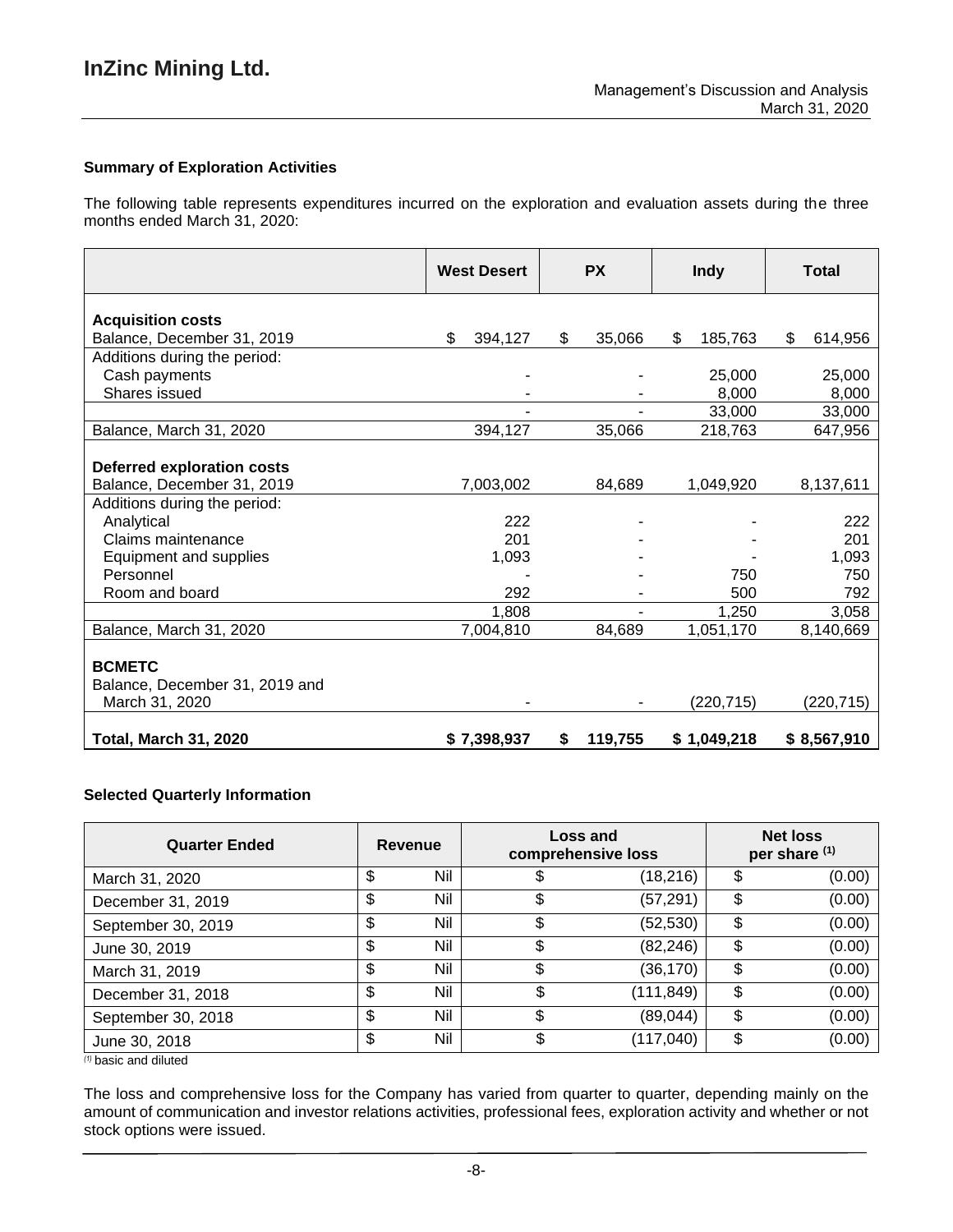### **Results of Operations**

The loss and comprehensive loss for the three months ended March 31, 2020 was \$18,216 or \$0.00 per share compared with a loss of \$36,170 or \$0.00 per share during the same quarter of 2019. The following discussion should be read in conjunction with the accompanying condensed interim consolidated financial statements and related notes for the period.

The table below explains the significant changes in expenditures, for the three months ended March 31, 2020 compared with March 31, 2019.

| <b>Expense</b>              | <b>Change in Expense</b> | <b>Explanation for Change</b>                                                                                                                           |
|-----------------------------|--------------------------|---------------------------------------------------------------------------------------------------------------------------------------------------------|
| Foreign exchange<br>gain    | Increase of \$14,788     | The reclamation bond on West Desert is held in USD<br>and the USD dollar strengthened against the CAD,<br>creating an unrealized foreign exchange gain. |
| Office and<br>miscellaneous | Decrease of \$2,656      | Decrease is due to less activity in the current period as<br>the Company is currently minimizing operations.                                            |
| Professional fees           | Decrease of \$5,011      | Decrease is due to a reduction in fees paid to the CFO.                                                                                                 |
| Share-based<br>compensation | Increase of \$5,823      | There were more incentive share options vesting during<br>the current period as compared to the prior period.                                           |

#### **Related Party Transactions**

The Company entered into the following transactions with related parties during the three months ended March 31, 2020:

Summary of key management personnel compensation:

|                                              | For the three<br>months ended<br><b>March 31, 2020</b> |       | For the three<br>months ended<br>March 31, 2019 |       |
|----------------------------------------------|--------------------------------------------------------|-------|-------------------------------------------------|-------|
| Professional fees (Steve Vanry)              | \$                                                     | 3,000 | \$                                              | 7,500 |
| Share-based compensation (John Murphy)       |                                                        | 754   |                                                 |       |
| Share-based compensation (Kerry Curtis)      |                                                        | 1,207 |                                                 |       |
| Share-based compensation (Louis Montpellier) |                                                        | 754   |                                                 |       |
| Share-based compensation (Steve Vanry)       |                                                        | 602   |                                                 |       |
| Share-based compensation (Wayne Hubert)      |                                                        | 1,207 |                                                 |       |
|                                              |                                                        |       |                                                 |       |
|                                              |                                                        | 7,524 |                                                 | 7,500 |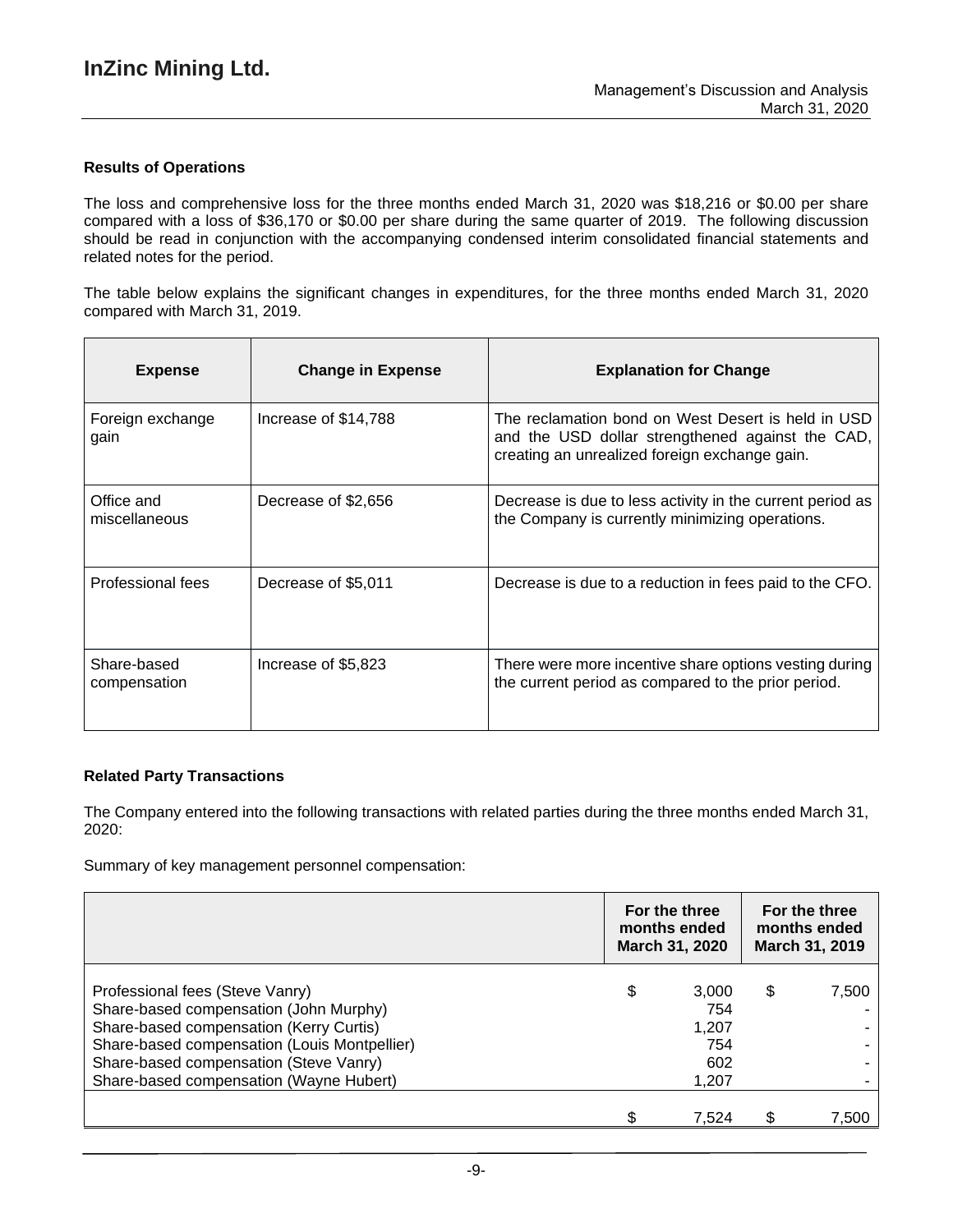## **Related Party Transactions** (cont'd…)

Included in accounts payable and accrued liabilities are amounts owing to related parties of \$1,263 (December 31, 2019 - \$1,147).

### **Liquidity, Financial Position and Capital Resources**

The Company's liquidity and capital resources are as follows:

|                                          | March 31,<br>2020 |         | December 31,<br>2019 |         |
|------------------------------------------|-------------------|---------|----------------------|---------|
| Cash                                     | \$                | 376,635 | \$                   | 431,146 |
| <b>Receivables</b>                       |                   | 1,137   |                      | 2,242   |
| Prepaids                                 |                   | 16,844  |                      | 18,232  |
| Marketable securities                    |                   | 145     |                      | 291     |
| Total current assets                     |                   | 394,761 | \$                   | 451,911 |
| Accounts payable and accrued liabilities |                   | 23,904  | \$                   | 30,918  |
| <b>Total current liabilities</b>         |                   | 23,904  | \$                   | 30,918  |
|                                          |                   |         |                      |         |
| Working capital                          | ¢                 | 370,857 | \$                   | 420,993 |

The Company had a net working capital position of \$370,857 at March 31, 2020 compared with \$420,993 as at December 31, 2019. As at March 31, 2020, the Company had sufficient liquidity to meet its obligations for the next twelve months.

The Company had cash on hand of \$376,635 on March 31, 2020 (December 31, 2019 - \$431,146). The source of cash consists of funds raised in previous financings, along with proceeds from the BCMETC, less cumulative expenditures incurred. The primary use of cash during the three months ended March 31, 2020 was the funding of operations of \$24,202 (2019 - \$1,505) and the acquisition and exploration of exploration and evaluation assets of \$30,309 (2019 - \$68,956).

The Company's general and administrative costs, exclusive of any management compensation or direct business costs such as acquisitions, field work or travel, are in the range of \$180,000 annually. These maintenance costs are typical for a public company of this nature and consist of stock exchange fees, legal fees, accounting and audit fees, transfer agent fees and general office expenses such as rent, insurance, basic administrative assistance and phone. As the Company has commenced further exploration of its properties, it may have an impact on general and administrative costs.

The Company has no known mineral reserves and is not in commercial production on any of its properties and accordingly, the Company does not generate cash from operations. The Company finances exploration activities by raising capital from equity markets from time to time.

### **Proposed Transactions**

There are no proposed transactions to be reported.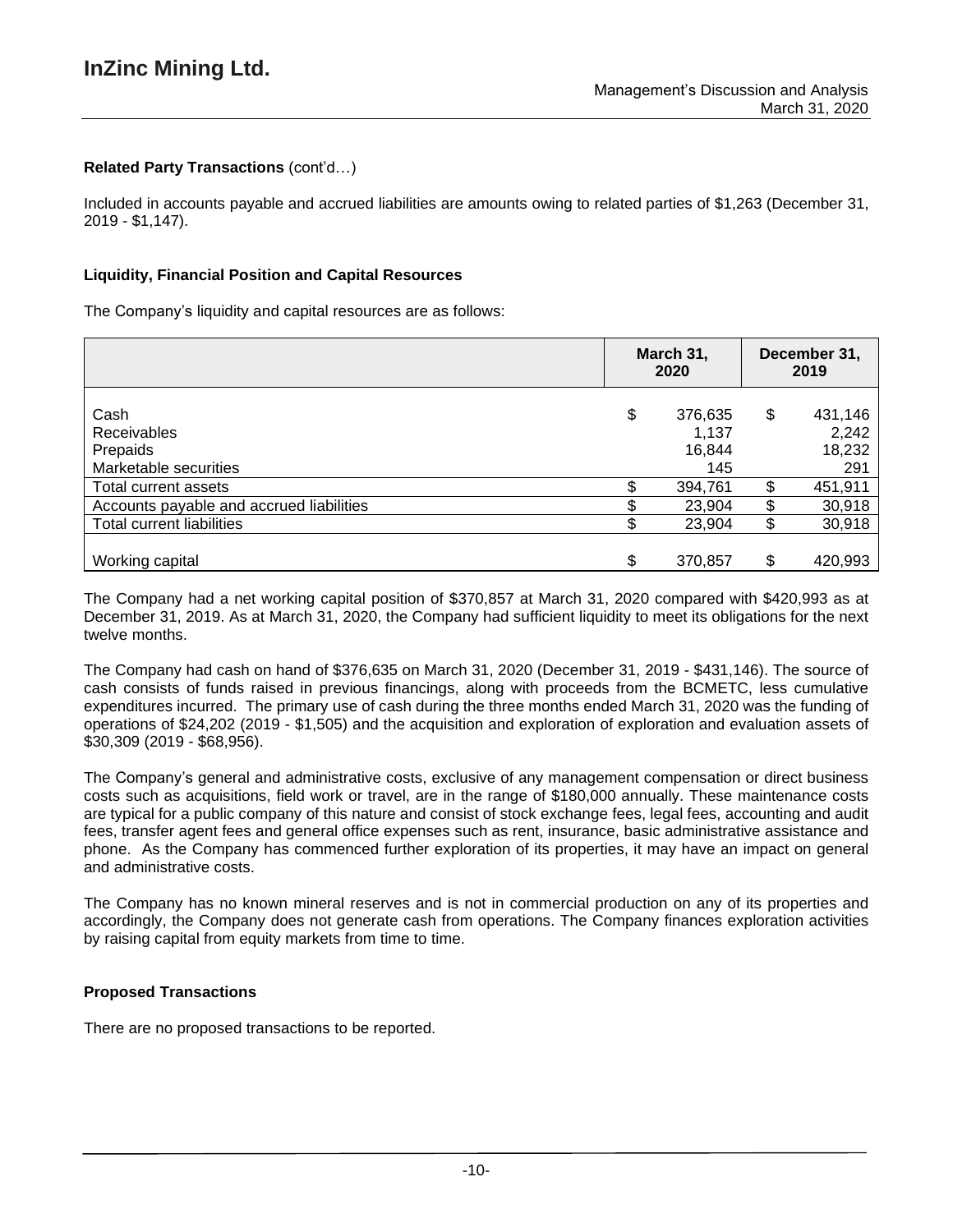### **Risks and Uncertainties**

The business and operations of the Company are subject to numerous risks, many of which are beyond the Company's control. The Company considers the risks set out below to be some of the most significant to potential investors in the Company, but not all of the risks associated with an investment in securities of the Company. If any of these risks materialize into actual events or circumstances or other possible additional risks and uncertainties of which the Company is currently unaware or which it considers to be material in relation to the Company's business actually occur, the Company's assets, liabilities, financial condition, results of operations (including future results of operations), business and business prospects, are likely to be materially and adversely affected. In such circumstances, the price of the Company's securities could decline and investors may lose all or part of their investment.

#### History of losses

The Company has incurred net losses since inception and as of March 31, 2020, had an accumulated deficit of \$9,113,172.

#### No history of dividends

Since incorporation, the Company has not paid any cash or other dividends on its common stock and does not expect to pay such dividends in the foreseeable future, as all available funds will be invested primarily to finance its mineral exploration programs. The Company will need to achieve profitability prior to any dividends being declared.

#### Dilution

The Company does not generate any revenues and does not have sufficient financial resources to undertake by itself all of its planned expenditures. The Company has limited financial resources and has financed its operations primarily through the sale of securities such as common shares. The Company will need to continue its reliance on the sale of such securities for future financing, resulting in dilution to the Company's existing shareholders. The amount of additional funds required will depend largely on the success of the Company's exploration programs.

Further expenditures will depend on the Company's ability to obtain additional financing which may not be available under favourable terms, if at all.

#### Capital and liquidity risk

The amount of financial resources available to invest for the enhancement of shareholder value is dependent upon the size of the treasury, profitable operations, and willingness to utilize debt and issue equity. Due to the size of the Company, financial resources are limited and if the Company exceeds growth expectations or finds investment opportunities it may require debt or equity financing. There is no assurance that the Company will be able to obtain additional financial resources that may be required to successfully finance transactions or compete in its markets on favourable commercial terms.

#### Dependence on key personnel

Loss of certain members of the executive team or key operational leaders of the company could have a disruptive effect on the implementation of the Company's business strategy and the efficient running of day-to-day operations until their replacement is found. Recruiting personnel is time consuming and expensive and the competition for a professional is intense. The Company may be unable to retain its key employees or attract, assimilate, retain or train other necessary qualified employees, which may restrict its growth potential.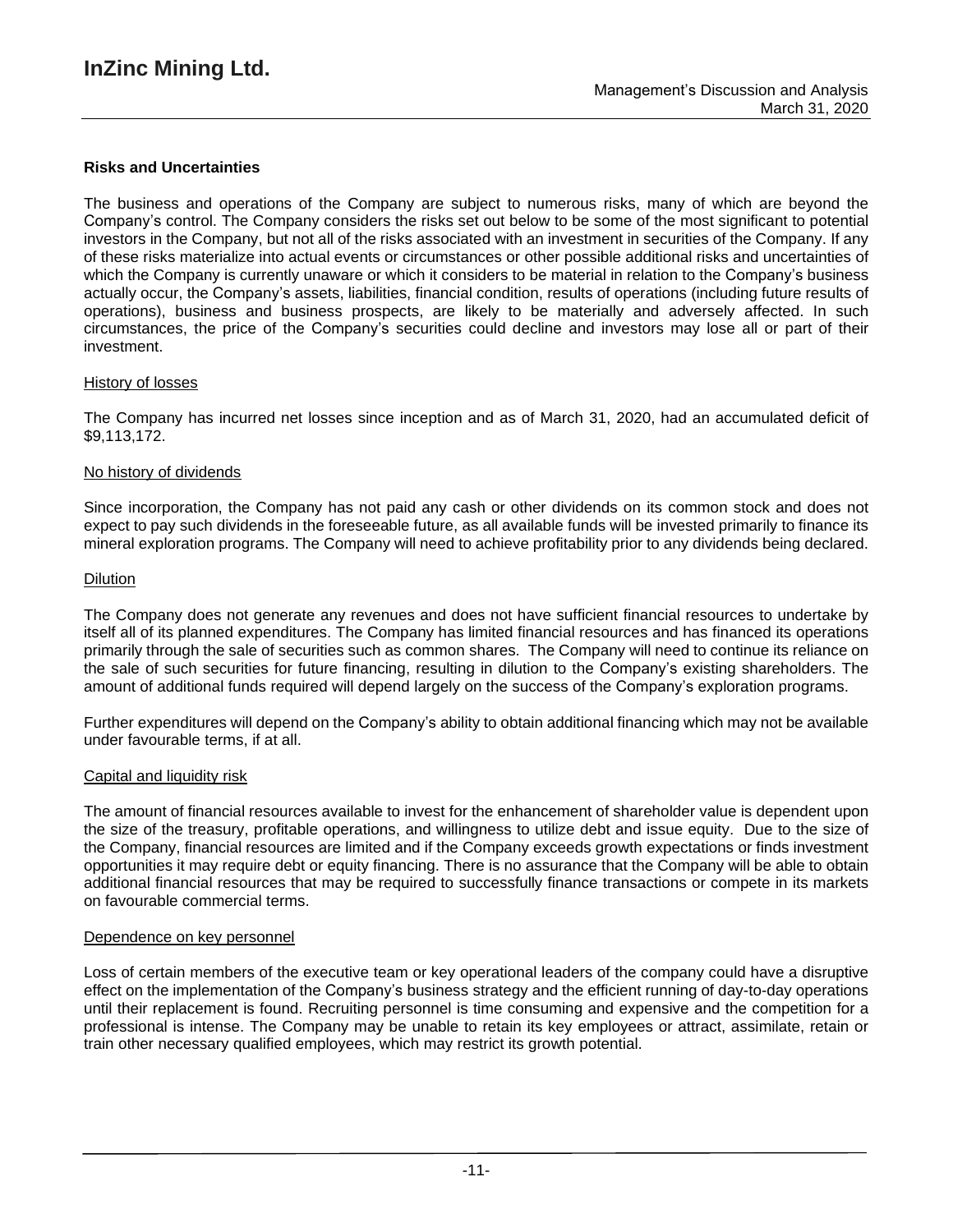## **Risks and Uncertainties** (cont'd…)

### Mineral exploration

Mineral exploration is subject to a high degree of risk, which even a combination of experience, knowledge and careful evaluation may fail to overcome. These risks may be even greater in the Company's case given its formative stage of development. Furthermore, exploration activities are expensive and seldom result in the discovery of a commercially viable resource. There is no assurance that the Company's exploration will result in the discovery of an economically viable mineral deposit.

#### Preliminary Economic Assessments

Preliminary Economic Assessments are considered to be preliminary in nature. They include inferred mineral resources that are considered too speculative to have the economic considerations applied that would enable their classification as mineral reserves. There is no certainty that the conclusions within a Preliminary Economic Assessment will be realized. Mineral resources that are not mineral reserves do not have demonstrated economic viability.

### Management of industry risk

The Company is engaged primarily in mineral exploration and manages related industry risk issues directly. The Company's mineral exploration activities expose it to potential environmental liability risk. It is management's policy to review environmental compliance and exposure on an ongoing basis. The Company follows industry standards and specific project environmental requirements. The Company is currently in the exploration stage on its property interests and has not determined whether significant site recovery costs will be required. Management is not aware of and does not anticipate any significant environmental remediation costs or liabilities in respect of its current operations.

#### Commodity and equity prices

The Company has exposure to price risk with respect to commodity and equity prices. Equity price risk is defined as the potential adverse impact on the Company's earnings due to movements in individual equity prices or general movements in the level of the stock market. Commodity price risk is defined as the potential adverse impact on earnings and economic value due to commodity price movements and volatilities.

#### Other risks

The Company will need additional funding to complete its short and long term objectives. The ability of the Company to raise such financing in the future will depend on the prevailing market conditions, as well as the business performance of the Company. Current global financial conditions have been subject to increased volatility which has negatively impacted access to public financing. There can be no assurances that the Company will be successful in its efforts to raise additional financing on terms satisfactory to the Company. The market price of the Company's shares at any given point in time may not accurately reflect value. If adequate funds are not available or not available on acceptable terms, the Company may not be able to take advantage of opportunities, to develop new projects or to otherwise respond to competitive pressures.

The Company is dependent upon the services of key executives, including the Chief Executive Officer. Certain directors and officers of the Company also serve as directors and/or officers of other companies involved in mineral exploration and development and, consequently, there exists the possibility for such directors and officers to be in a position of conflicts of interest.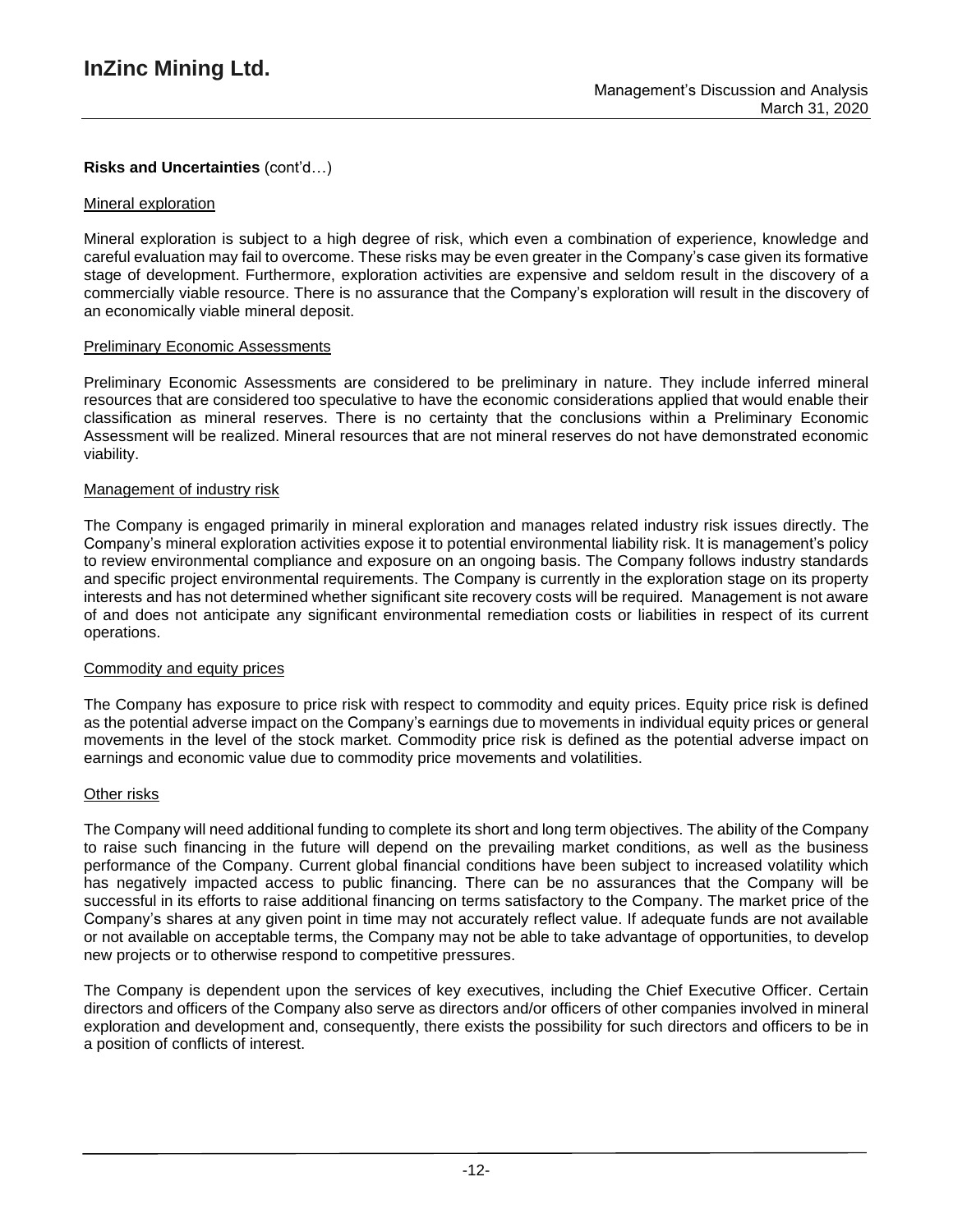## **Risks and Uncertainties** (cont'd…)

### Other risks (cont'd…)

The Company's business and operations could be adversely affected by the outbreak of an epidemic or a pandemic or other health crises, including the recent outbreak of COVID-19. On January 30, 2020, the World Health Organization declared the outbreak a global health emergency, and on March 20, 2020 the governments of Canada and the USA closed their borders to non-essential travel. The Canadian government has enacted 14 days of mandatory quarantine for any person entering Canada by air, sea or land. Global government actions, including these restrictive measures in Canada, along with market uncertainty could cause an economic slowdown resulting in a decrease in the demand for metals and have a negative impact on metal prices, as well as possible disruptions to global supply chains. While these effects are expected to be temporary, the duration of the business disruptions internationally and related financial impact cannot be reasonably estimated at this time.

### **Critical Accounting Estimates**

The preparation of these condensed interim consolidated financial statements in conformity with IFRS requires management to make certain estimates, judgments and assumptions that affect the reported amounts of assets and liabilities at the date of the condensed interim consolidated financial statements and the reported expenses during the period.

Although management uses historical experience and its best knowledge of the amount, events or actions to form the basis for judgments and estimates, actual results may differ from these estimates.

Estimates are made when applying accounting policies. The critical estimates that have the most significant effects on the amounts recognized in the condensed interim consolidated financial statements are as follows:

#### Economic recoverability and probability of future economic benefits of exploration and evaluation assets

Management has determined that exploration, evaluation, and related costs incurred which were capitalized may have future economic benefits and may be economically recoverable. Management uses several criteria in its assessments of economic recoverability and probability of future economic benefits including, geologic and other technical information, a history of conversion of mineral deposits with similar characteristics to its own properties to proven and probable mineral reserves, the quality and capacity of existing infrastructure facilities, evaluation of permitting and environmental issues and local support for the project.

#### Valuation of share-based compensation

The Company uses the Black-Scholes Option Pricing Model for valuation of share-based compensation. Option pricing models require the input of subjective assumptions including expected price volatility, interest rate, and forfeiture rate. Changes in the input assumptions can materially affect the fair value estimate and the Company's earnings and equity reserves.

#### **New Accounting Policies Adopted**

There were no changes in accounting policies, including initial adoption, during the period.

#### **Off-Balance Sheet Arrangements**

The Company does not have any off-balance sheet arrangements.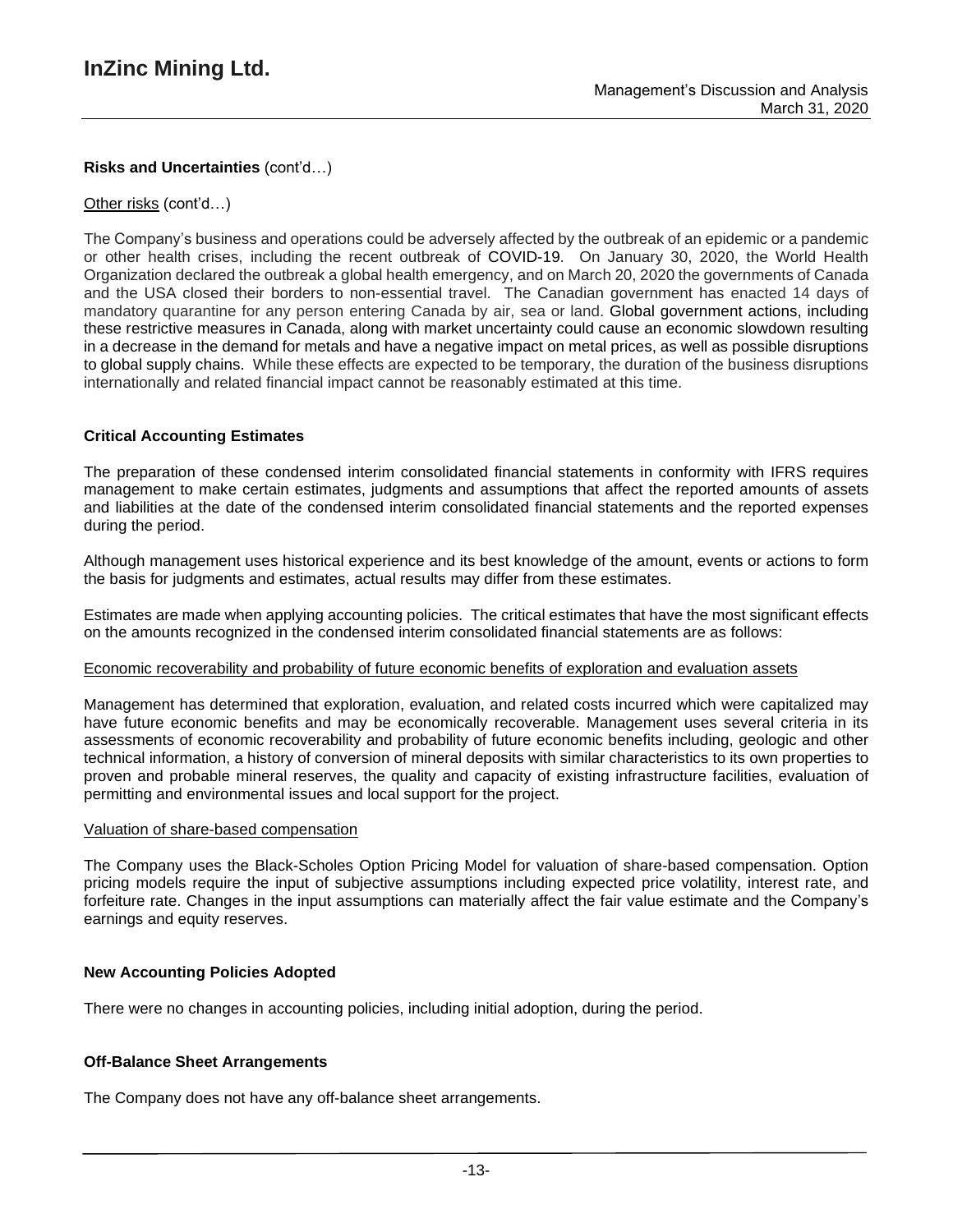### **Financial Instruments and Risk Management**

Financial instruments measured at fair value are classified into one of three levels in the fair value hierarchy according to the relative reliability of the inputs used to estimate the fair values. The three levels of the fair value hierarchy are:

- Level 1 Unadjusted quoted prices in active markets for identical assets or liabilities;
- Level 2- Inputs other than quoted prices that are observable for the asset or liability either directly or indirectly; and
- Level 3 Inputs that are not based on observable market data.

Cash and marketable securities are measured at fair value using level 1 inputs. The value of receivables, reclamation deposits, and accounts payable and accrued liabilities approximates their carrying values.

#### Financial risk factors

The Company is exposed to a variety of financial risks by virtue of its activities including credit, liquidity, interest rate, foreign currency, and price risk.

### *Credit risk*

The Company is exposed to industry credit risks arising from its cash holdings and receivables. The Company manages credit risk by placing cash with major Canadian financial institutions. The Company's receivables are due from the Federal Government of Canada. Management believes that credit risk related to these amounts is nominal.

#### *Liquidity risk*

Liquidity risk is the risk that the Company will not have sufficient funds to meet its financial obligations when they are due. To manage liquidity risk, the Company reviews additional sources of capital and financing to continue its operations and discharge its commitments as they become due.

#### *Interest rate risk*

Interest rate risk is the risk that the fair value of future cash flows of a financial instrument will fluctuate because of changes in market interest rates. The Company is not exposed to interest rate risk as it does not have any significant financial instruments with interest rates, with the exception of cash. Interest earned on cash is based on prevailing bank account interest rates, which may fluctuate. A 1% change in interest rates would result in a nominal difference for the three months ended March 31, 2020.

### *Foreign currency risk*

The Company is exposed to foreign currency risk on fluctuations related to cash and accounts payables and accrued liabilities that are denominated in United States Dollars. A 10% change in foreign exchange rates would result in a nominal difference for the three months ended March 31, 2020.

#### *Price risk*

The Company has limited exposure to price risk with respect to commodity and equity prices. Equity price risk is defined as the potential adverse impact on the Company's earnings due to movements in individual equity prices or general movements in the level of the stock market. Commodity price risk is defined as the potential adverse impact on earnings and economic value due to commodity price movements and volatilities.